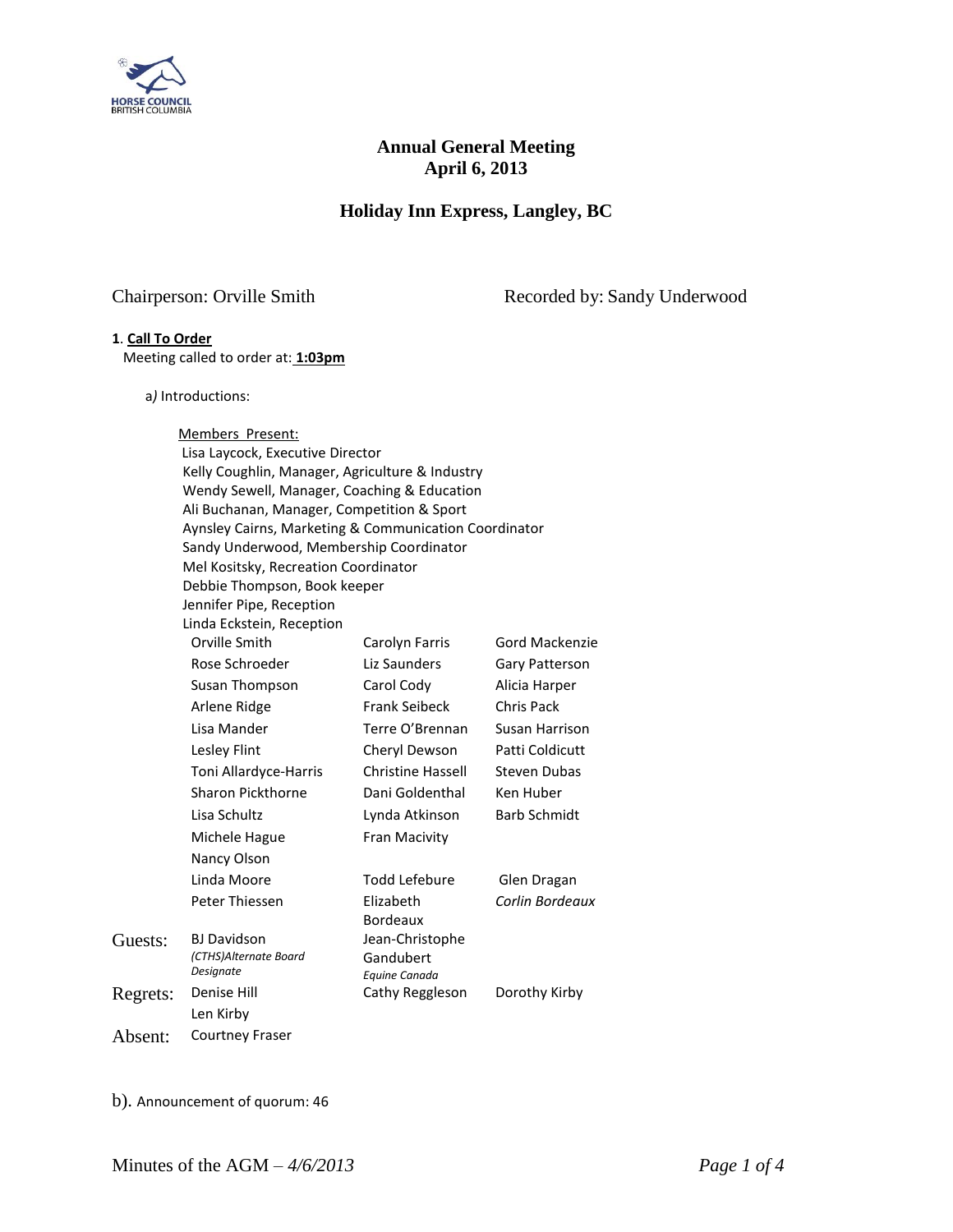

c.) Acceptance of Agenda Move to accept the agenda as circulated **Motion, #1. AGM 04/06/2013** *Moved/seconded by: Susan Harrison/Ken Huber Carried*

d). Approval of the Minutes of AGM March 25, 2012 Move to approve the minutes of the March 25, 2012 AGM **Motion, #2 .AGM 04/06/2013** *Moved/seconded by: Susan Thompson/Liz Saunders Carried*

e). Approval of the minutes of the SGM November 3, 2012 Move that the minutes of the November 3, 2012 Special General Meeting be accepted as distributed. **Motion, #3 AGM 04/06/2013** *Moved/seconded by: Patti Coldicutt/Carol Cody Carried*

### **2. Treasurers Report**

Thanks to HCBC staff for all their work.

First year for new audit rules, HCBC had no changes or corrections to be made, so we are meeting the new audit rule standards. The audit is complete, the books are clear and the auditor is very happy. CRA will be looking at nonprofit Societies closely to ensure standards are being followed in regards to large

Surpluses.

Barb Schmidt declared conflict of interest as she has a family member who is involved in a work related relationship with HCBC and will note vote.

a). Report on and Acceptance of Audited Financial Statements Move that the AGM receives the audited financial statements as approved by the Executive **Motion, #4 AGM 04/06/2013** *Moved/seconded by: Susan Harrison/Gord MacKenzie Carried*

b). Appointment of Auditor Move that Scott Webster of the auditing firm Webster and Company be appointed as auditor for 2014 **Motion, #5 AGM 04/06/2013** *Moved/seconded by: Carolyn/Chris H Carried*

#### **3. Special Business**

A resolution was presented to the membership to authorize the directors of the Society to enter into

arrangements for the purchase of lands and premises for use by the Society, and (as a special resolution) the

borrowing of funds (including the issuance of a debenture) in order to facilitate such purchase.

The following was presented to the membership as an ordinary resolution: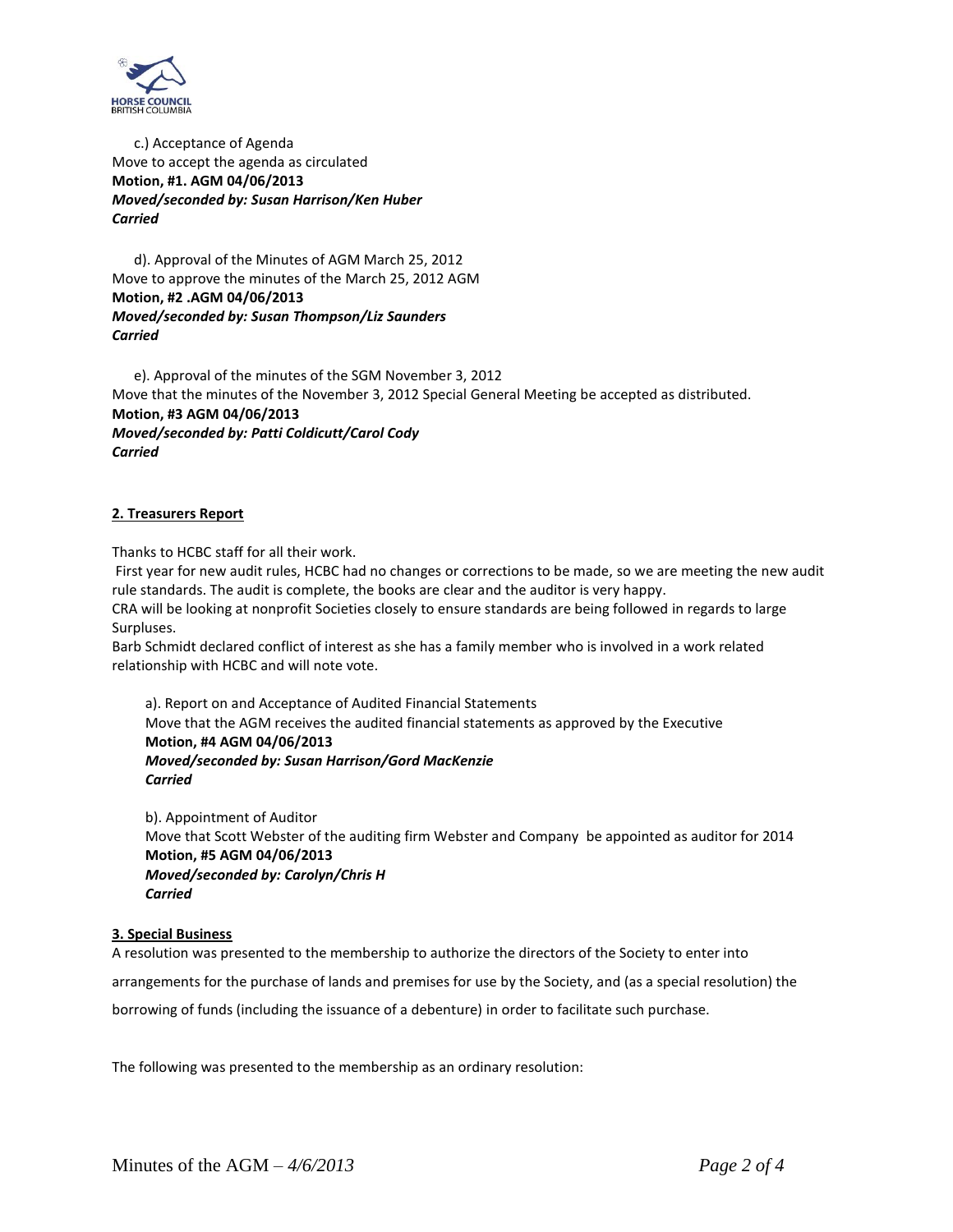

### **Motion, #6 AGM 04/06/2013 "Be it resolved that:**

**1.** The Society purchase lands and premises at 27336 Fraser Hwy, Langley, BC, or such other lands and premises as may be determined by the directors of the Society and upon such terms and conditions as may be approved by the directors of the Society."

*Moved/seconded by: Gord MacKenzie/ Gary Patterson Carried Unanimously*

The following was presented to the membership as a special resolution:

#### **Motion, #7 AGM 05/06/2013**

"WHEREAS the Society may from time to time need to borrow money to facilitate the purchase of lands and premises for the use by the Society, and it is the intention of the members of the Society that the directors of the Society be authorized pursuant to the requirements of the Society Act to carry out such borrowing as may from time to time be necessary in the opinion of the directors, from lenders approved by the directors (the "Lenders"), and to grant security therefor, and without limiting the generality of the foregoing, to borrow funds from Envision Financial (a division of First West Credit Union) on the terms and conditions as set out in an Offer of Credit dated January 28, 2013 (the "Offer of Credit"), and to issue and deliver the security contemplated therein.

### BE IT RESOLVED, AS A SPECIAL RESOLUTION THAT:

**1.** The Society borrow from Lenders, such amounts as may from time to time be determined by the directors of the Society upon such terms and conditions as may from time to time be approved by the directors of the Society, and shall specifically include but shall not be limited to the borrowing contemplated by the Offer of Credit.

The Society hereby grants to the directors of the Society for a period of one year from the date of this special resolution the authority to grant to the Lenders such security, for loans made by the Lenders to the Society, as may be required, from time to time, by the Lenders, including, without limitation, mortgages of real property (including all indebtedness mortgages), assignments of rent, general security agreements, demand promissory notes, operating loan agreements, and any security which is otherwise included within the definition of "debenture" under the Business Corporations Act of British Columbia."

### *Moved/seconded by: Gord MacKenzie/ Gary Patterson Carried unanimously*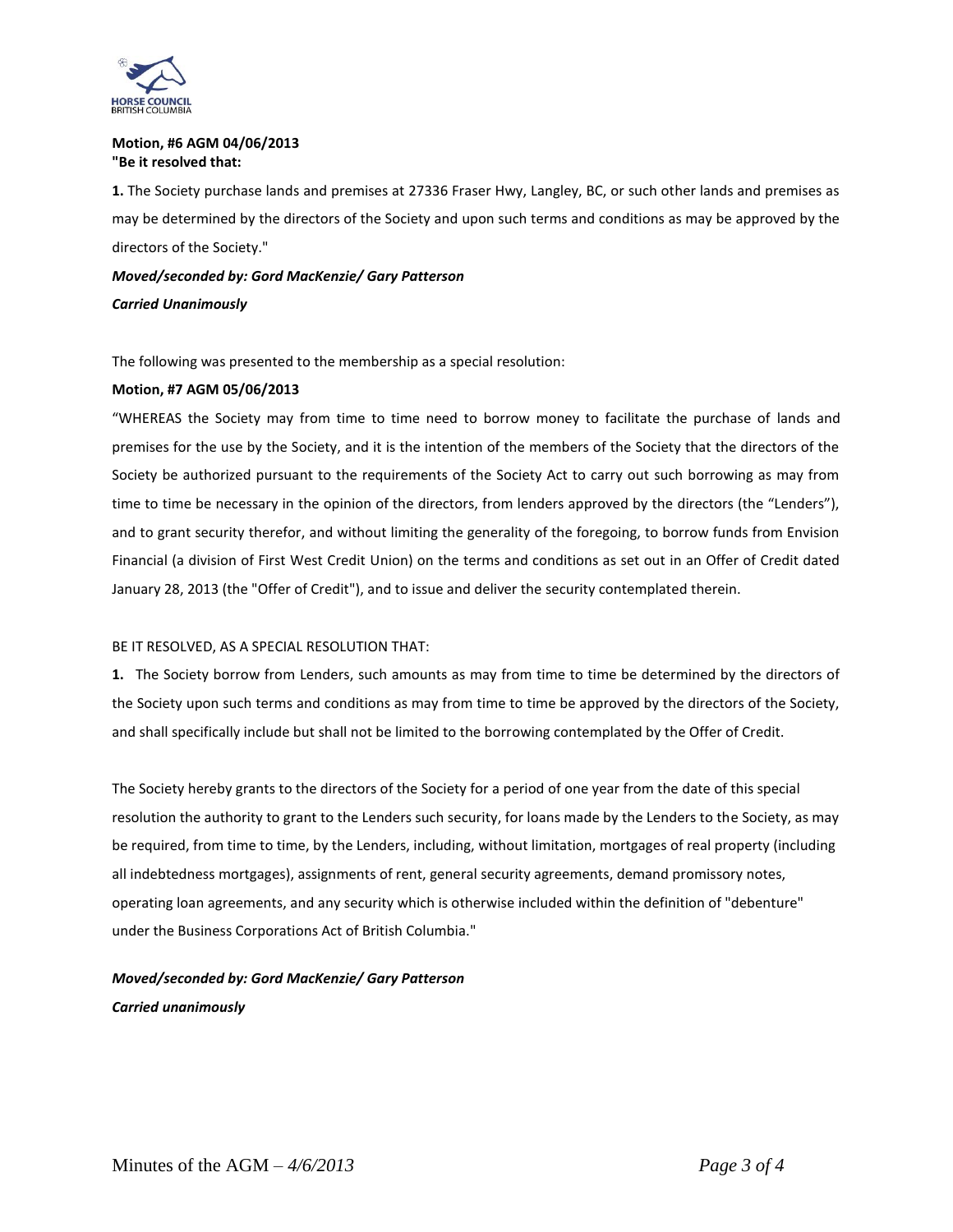

**4. Introduction of and greetings to, Jean-Christophe Gandubert, Equine Canada CEO Mr. Gandubert congratulated HCBC on the finalization of the building purchase.**

**5.2012 year in Review A 2012 year in review slide show was presented by Executive Director Lisa Laycock Thank you to Lisa and HCBC staff for a great 2012**

**6. Questions from members There were no questions.** 

**Adjournment: 2:00PM**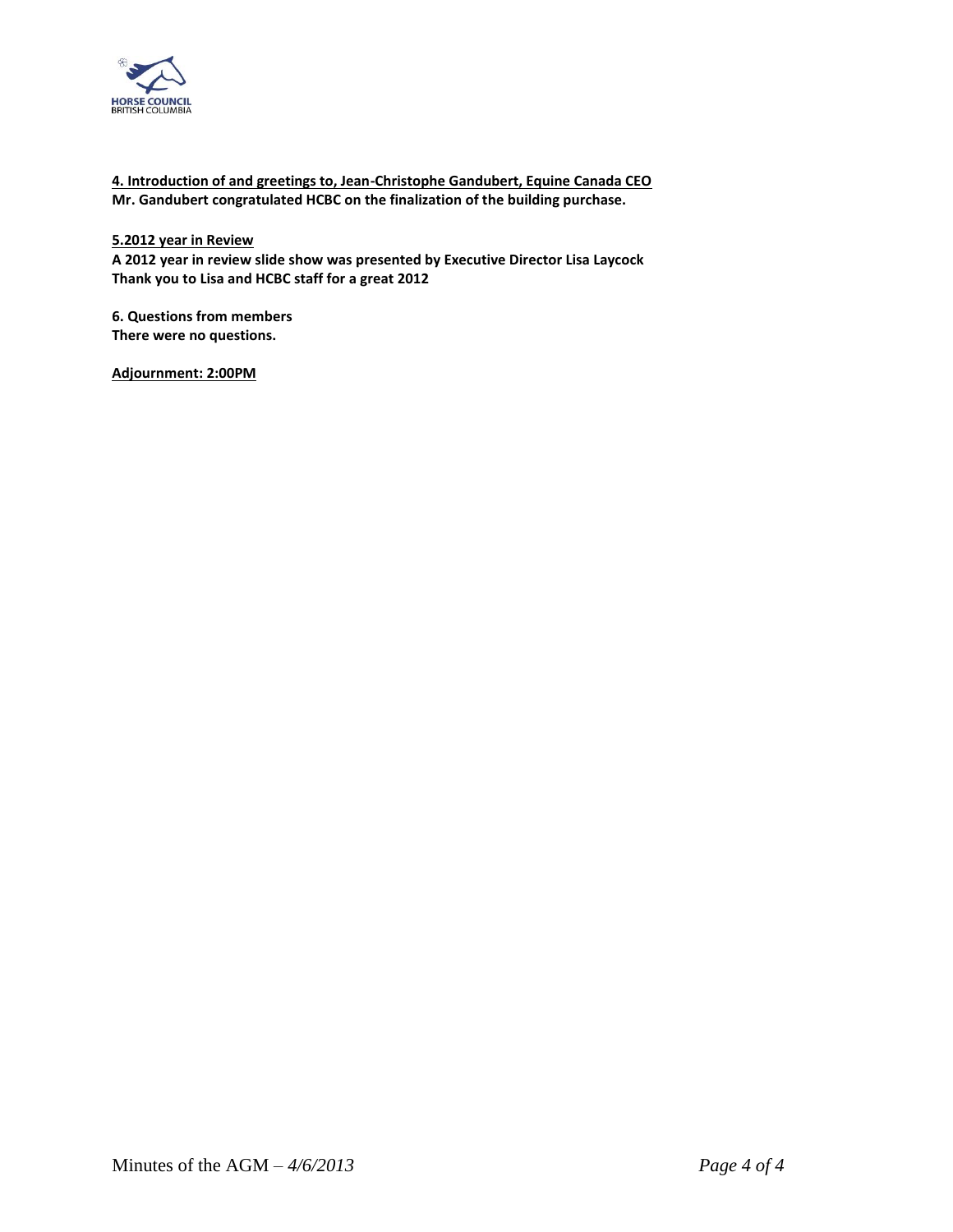## **Financial Statements**

Year Ended December 31, 2012

 $\infty$  .

**WA**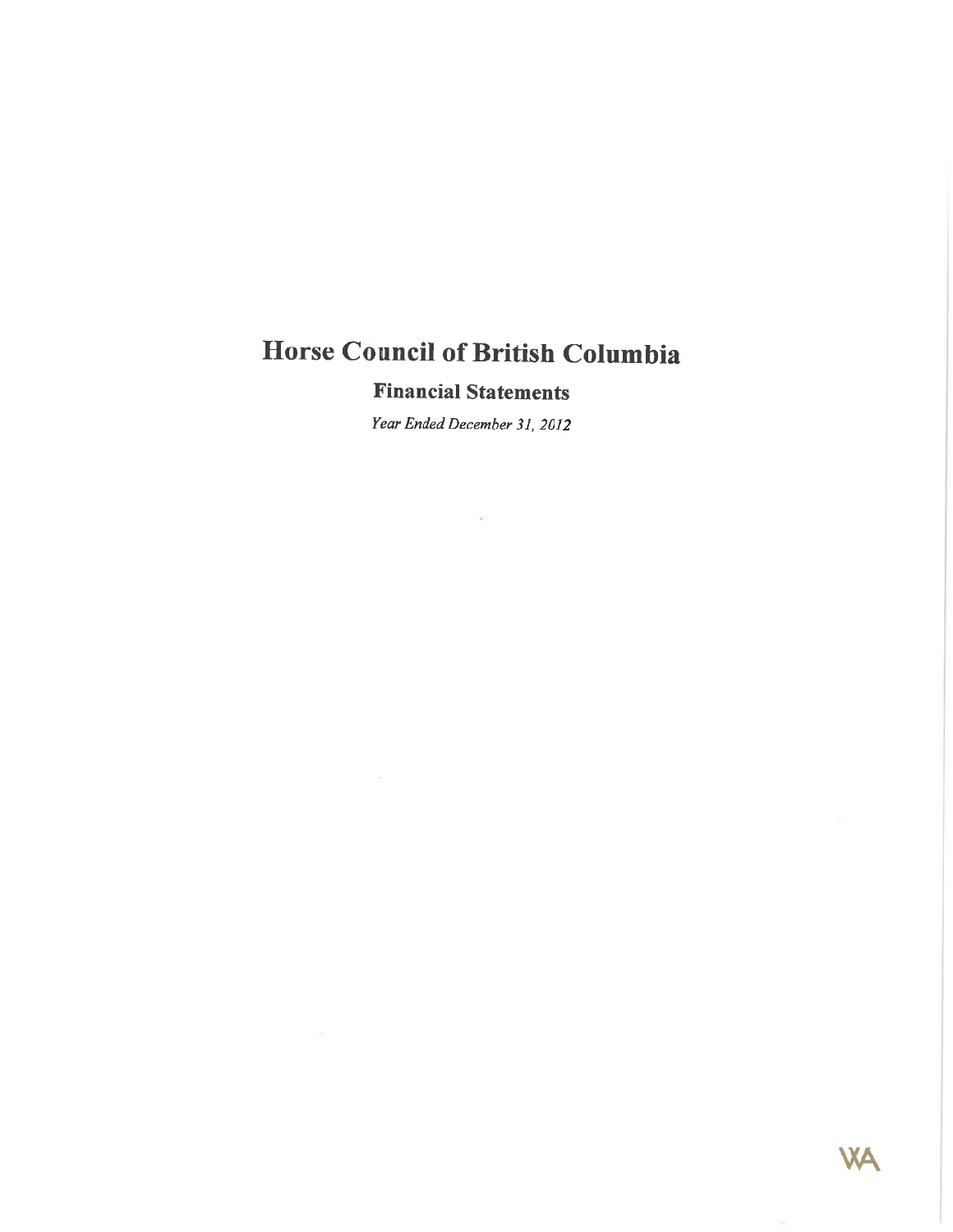**Index to Financial Statements** Year Ended December 31, 2012

|                                                       | Page           |
|-------------------------------------------------------|----------------|
| <b>INDEPENDENT AUDITOR'S REPORT</b>                   |                |
| <b>FINANCIAL STATEMENTS</b>                           |                |
| <b>Statement of Financial Position</b>                | $\overline{2}$ |
| <b>Statement of Operations</b>                        | 3              |
| Statement of Changes in Net Assets                    | 4              |
| <b>Statement of Cash Flows</b>                        | 5              |
| Notes to Financial Statements                         | $6 - 10$       |
| Schedule of General Revenue and Expenses (Schedule 1) | 11             |
| Schedule of Reallocated Expenses (Schedule 2)         | 12             |
|                                                       |                |

 $\label{eq:1.1} \mathcal{D}_0 = \mathcal{D}_1 \oplus \mathcal{D}_2 \oplus \mathcal{D}_3 \oplus \mathcal{D}_4 \oplus \mathcal{D}_5 \oplus \mathcal{D}_6 \oplus \mathcal{D}_7 \oplus \mathcal{D}_8$ 

**WA**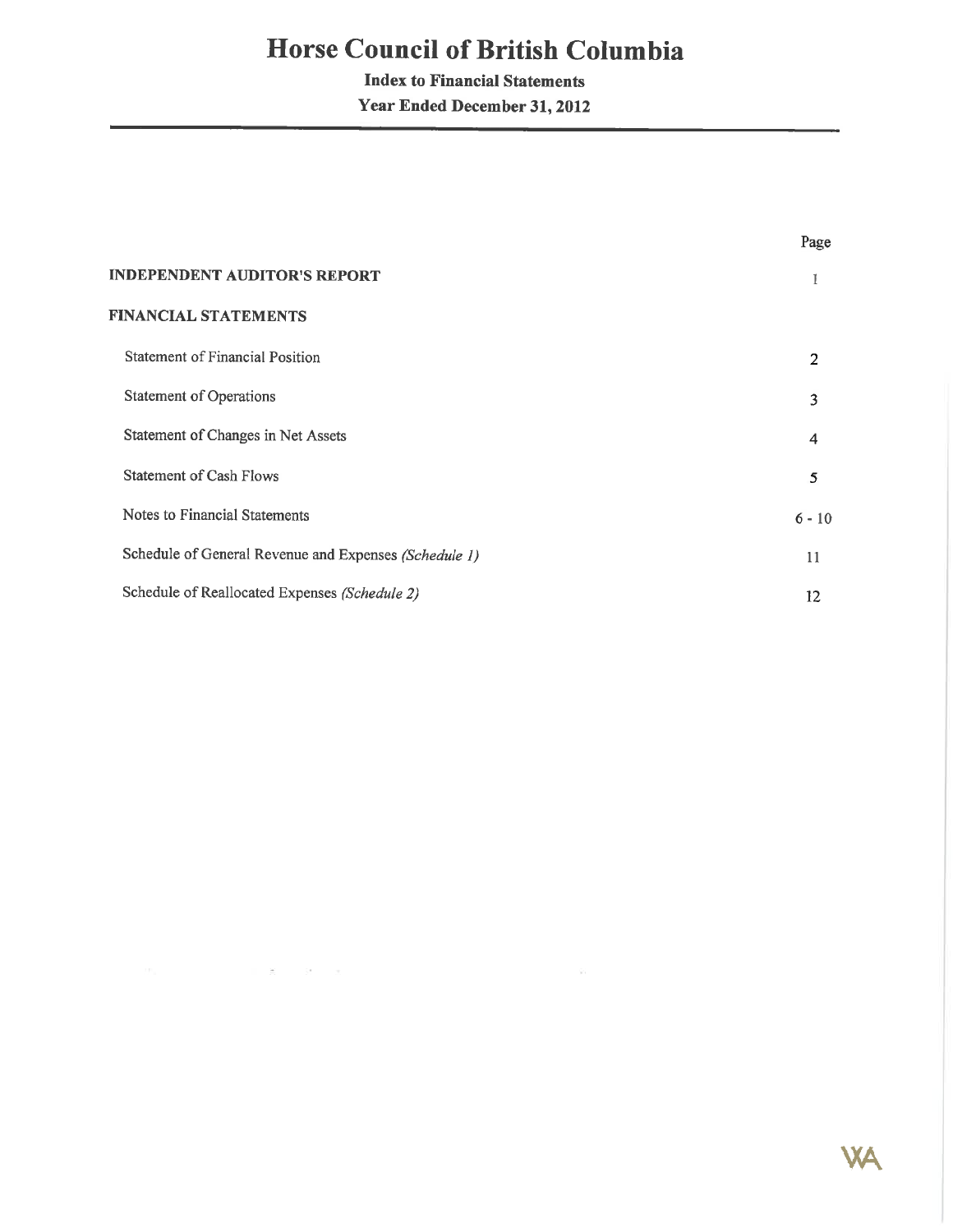



Scott F. Webster, C.G.A. Inc. - Certified General Accountant

301 - 2955 Gladwin Road, Abbotsford, B.C. V2T 5T4 Telephone: (604) 853-6122 Fax: (604) 853-3189

### **INDEPENDENT AUDITOR'S REPORT**

#### To the Members of Horse Council of British Columbia

I have audited the accompanying financial statements of Horse Council of British Columbia, which comprise the statement of financial position as at December 31, 2012 and the statements of operations, changes in net assets and cash flows for the year then ended, and a summary of significant accounting policies and other explanatory information.

#### Management's Responsibility for the Financial Statements

Management is responsible for the preparation and fair presentation of these financial statements in accordance with Canadian accounting standards for not-for-profit organizations, and for such internal control as management determines is necessary to enable the preparation of financial statements that are free from material misstatement, whether due to fraud or error.

#### Auditor's Responsibility

My responsibility is to express an opinion on these financial statements based on my audit. I conducted my audit in accordance with Canadian generally accepted auditing standards. Those standards require that I comply with ethical requirements and plan and perform the audit to obtain reasonable assurance about whether the financial statements are free from material misstatement.

An audit involves performing procedures to obtain audit evidence about the amounts and disclosures in the financial statements. The procedures selected depend on the auditor's judgment, including the assessment of the risks of material misstatement of the financial statements, whether due to fraud or error. In making those risk assessments, the auditor considers internal control relevant to the entity's preparation and fair presentation of the financial statements in order to design audit procedures that are appropriate in the circumstances, but not for the purpose of expressing an opinion on the effectiveness of the entity's internal control. An audit also includes evaluating the appropriateness of accounting policies used and the reasonableness of accounting estimates made by management, as well as evaluating the overall presentation of the financial statements.

I believe that the audit evidence I have obtained is sufficient and appropriate to provide a basis for my audit opinion.

#### Opinion

In my opinion, the financial statements present fairly, in all material respects, the financial position of Horse Council of British Columbia as at December 31, 2012 and the results of its operations and its cash flows for the year then ended in accordance with Canadian accounting standards for not-for-profit organizations. As required by the Society Act, British Columbia, I report that, in my opinion, these principles have been applied on a basis consistent with that of the preceding year.

#### Comparative Information

Without modifying my opinion, I draw attention to Note 1 to the financial statements which describes that Horse Council of British Columbia adopted Canadian accounting standards for not-for-profit organizations on January 1, 2012 with a transition date of January 1, 2011. When applied, these standards did not affect any comparative information in these financial statements, including the comparative financial information for the year ended December 31, 2011.

abster& Posseiates

Abbotsford, British Columbia March 21, 2013

CERTIFIED GENERAL ACCOUNTANT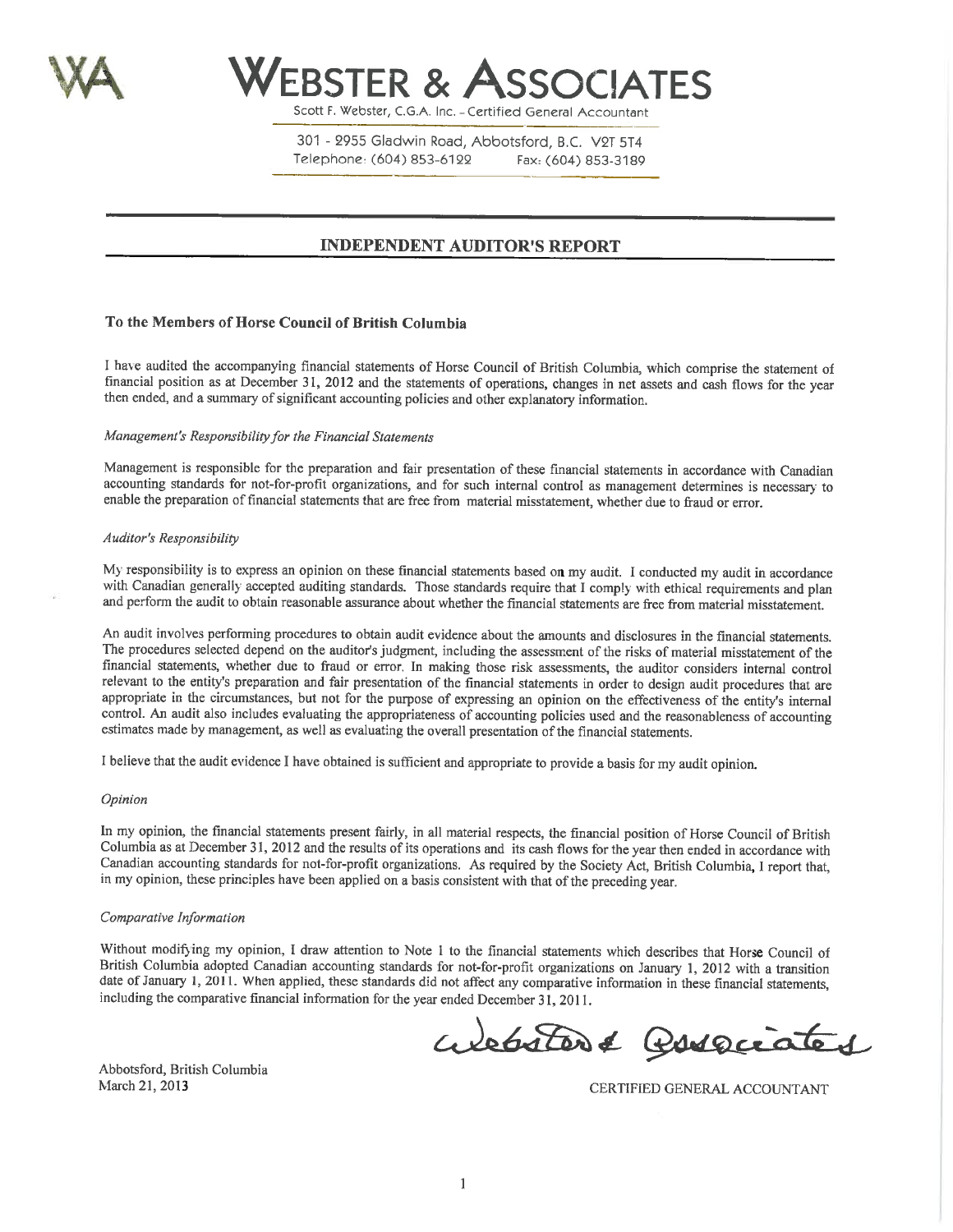## **Statement of Financial Position**

December 31, 2012

|                                                   |               | 2012      |     | 2011      |
|---------------------------------------------------|---------------|-----------|-----|-----------|
| <b>Assets</b>                                     |               |           |     |           |
| Current                                           |               |           |     |           |
| Cash (Note 4)                                     | ${\mathbb S}$ | 683,627   | \$. | 605,797   |
| Term deposits (Note 5)                            |               | 427,619   |     | 414,124   |
| Accounts receivable (Note 6)                      |               | 1,955     |     | 3,898     |
| Inventory                                         |               | 32,119    |     | 31,791    |
| Prepaid expenses (Note 7)                         |               | 17,184    |     | 8,684     |
|                                                   |               | 1,162,504 |     | 1,064,294 |
| Restricted cash (Note 4)                          |               | 480,261   |     | 470,673   |
| Capital assets (Note 8)                           |               | 16,902    |     | 10,763    |
|                                                   | S             | 1,659,667 | \$  | 1,545,730 |
|                                                   |               |           |     |           |
| <b>Liabilities</b>                                |               |           |     |           |
| <b>Current</b>                                    |               |           |     |           |
| Accounts payable and accrued liabilities (Note 9) | $\mathbb{S}$  | 109,347   | \$  | 101,553   |
| Harmonized sales tax payable                      |               | 30,144    |     | 24,830    |
| Zone liability (Note 10)                          |               | 40,468    |     | 30,944    |
| Deferred revenue and restricted amounts (Note 11) |               | 348,618   |     | 371,867   |
|                                                   |               | 528,577   |     | 529,194   |
| <b>Net Assets</b>                                 |               |           |     |           |
| General                                           |               | 691,382   |     | 576,828   |
| Future contingency                                |               | 439,708   |     | 439,708   |
|                                                   |               | 1,131,090 |     | 1,016,536 |
|                                                   |               | 1,659,667 | \$  | 1,545,730 |
| <b><i>A</i> T A B B B B B B B</b>                 |               |           |     |           |

### **Contingent Liability (Note 15)**

Commitments (Note 12)

| On behalf of the Board |          |
|------------------------|----------|
|                        | Director |
|                        | Director |
| See accompanying notes |          |
|                        |          |



j.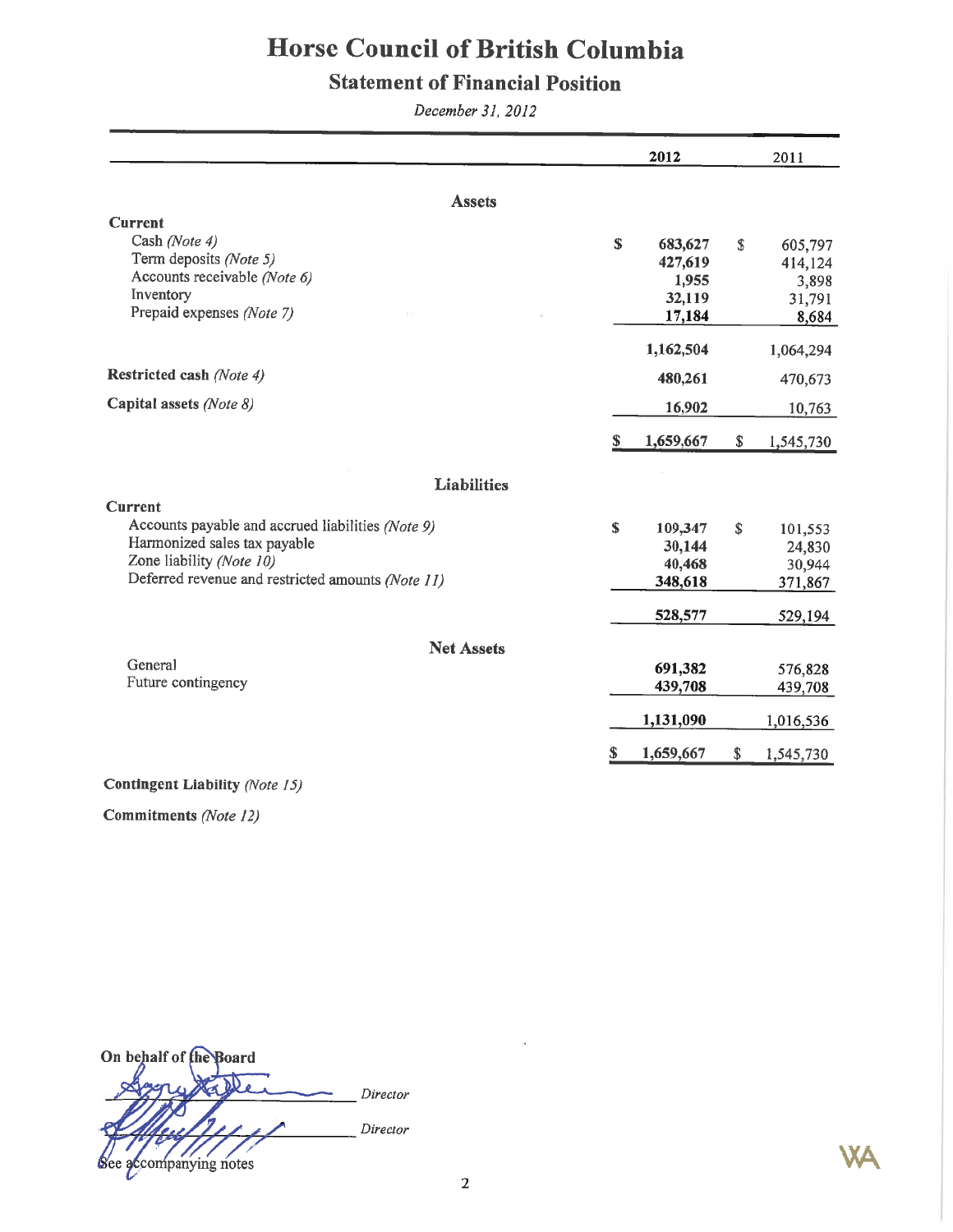## **Statement of Operations**

Year Ended December 31, 2012

|                                                 |              | <b>Budget</b><br>(Unaudited)<br>2012 |             | 2012      | 2011         |
|-------------------------------------------------|--------------|--------------------------------------|-------------|-----------|--------------|
|                                                 |              |                                      |             |           |              |
| Revenue                                         |              |                                      |             |           |              |
| Coaching                                        | $\mathcal S$ | 35,000                               | $\mathbf S$ | 24,042    | \$<br>19,109 |
| Competition<br>Education                        |              | 33,700                               |             | 76,715    | 37,961       |
| General (Schedule 1)                            |              | 800                                  |             | 700       | 943          |
| <b>Sales</b>                                    |              | 1,383,239                            |             | 1,324,889 | 1,147,919    |
|                                                 |              | 66,500                               |             | 54,568    | 60,770       |
|                                                 |              | 1,519,239                            |             | 1,480,914 | 1,266,702    |
| <b>Expenses</b>                                 |              |                                      |             |           |              |
| Board of directors                              |              | 27,800                               |             | 32,019    | 31,593       |
| Coaching                                        |              | 38,000                               |             | 25,744    | 24,059       |
| Competition                                     |              | 33,700                               |             | 59,363    | 28,834       |
| Cost of sales                                   |              | 56,000                               |             | 29,109    | 46,294       |
| General (Schedule 2)                            |              | 754,467                              |             | 609,676   | 550,612      |
| Project expenses                                |              | 153,000                              |             | 155,213   | 89,861       |
| Staff costs                                     |              | 448,733                              |             | 446,114   | 390,064      |
| all stores                                      |              | 1,511,700                            |             | 1,357,238 | 1,161,317    |
| Excess of revenue over expenses from operations |              | 7,539                                |             | 123,676   | 105,385      |
| Other expenses                                  |              |                                      |             |           |              |
| Amortization                                    |              |                                      |             | 6,318     | 5,571        |
| Loss on disposal of assets                      |              |                                      |             | 2,804     | 284          |
|                                                 |              |                                      |             | 9,122     | 5,855        |
| <b>Excess of revenue over expenses</b>          | \$           | 7,539                                | \$          | 114,554   | \$<br>99,530 |

 $\mathcal{G}_{\mathcal{F}}$  , and  $\mathcal{G}_{\mathcal{F}}$  , and  $\mathcal{G}_{\mathcal{F}}$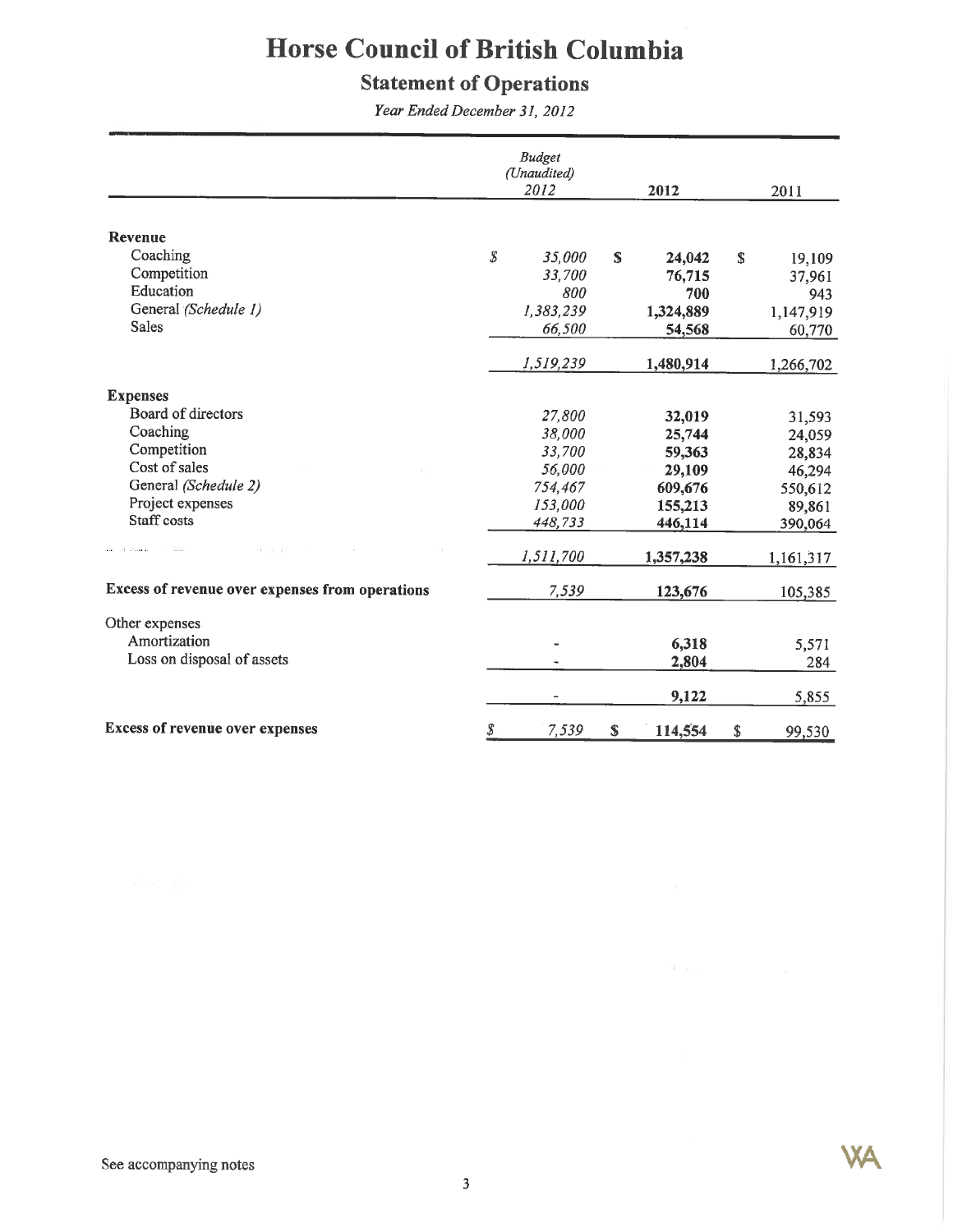## **Statement of Changes in Net Assets**

Year Ended December 31, 2012

|                                                                  | General                     | <b>Future</b><br>Contingency |   | 2012                 | 2011              |
|------------------------------------------------------------------|-----------------------------|------------------------------|---|----------------------|-------------------|
| Net assets, beginning of year<br>Excess of revenue over expenses | \$<br>576,828 \$<br>114,554 | 439,708<br>$\blacksquare$    | S | 1,016,536<br>114,554 | 917,007<br>99,530 |
| Net assets, end of year                                          | 691,382                     | 439,708                      | S | 1,131,090            | 1,016,537         |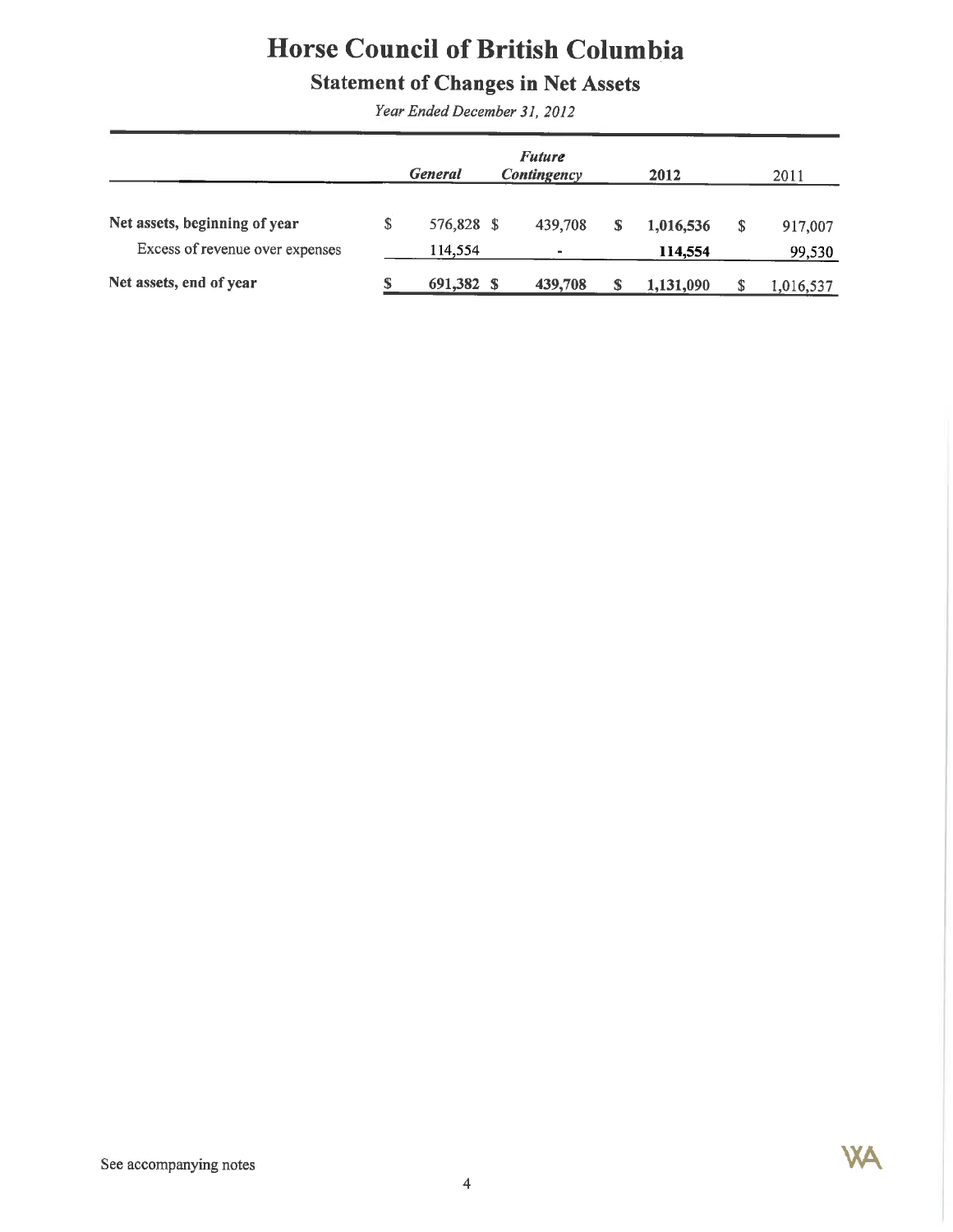## **Statement of Cash Flows**

Year Ended December 31, 2012

|                                                                |             | 2012      |    | 2011      |
|----------------------------------------------------------------|-------------|-----------|----|-----------|
|                                                                |             |           |    |           |
| <b>Operating activities</b><br>Excess of revenue over expenses | $\mathbf S$ | 114,554   | S  | 99,530    |
| Items not affecting cash:                                      |             |           |    |           |
| Amortization of capital assets                                 |             | 6,318     |    | 5,571     |
| Loss on disposal of assets                                     |             | 2,804     |    | 284       |
|                                                                |             |           |    |           |
|                                                                |             | 123,676   |    | 105,385   |
| Changes in non-cash working capital:                           |             |           |    |           |
| Accounts receivable                                            |             | 1,943     |    | (2,719)   |
| Inventory                                                      |             | (328)     |    | (2,629)   |
| Accounts payable and accrued liabilities                       |             | 7,795     |    | 1,619     |
| Prepaid expenses                                               |             | (8,500)   |    | 6,756     |
| Goods and services tax payable                                 |             | 5,314     |    | (6, 516)  |
| Zone liability                                                 |             | 9,524     |    | 14,889    |
| Deferred revenue and restricted amounts                        |             | (23, 249) |    | 30,349    |
|                                                                |             | (7,501)   |    | 41,749    |
| Cash flow from operating activities                            |             | 116,175   |    | 147,134   |
| <b>Investing activity</b>                                      |             |           |    |           |
| Purchase of capital assets                                     |             | (15,262)  |    |           |
| Increase in cash flow                                          |             | 100,913   |    | 147,134   |
| Cash, beginning of year                                        |             | 1,490,594 |    | 1,343,460 |
| Cash, end of year                                              | \$          | 1,591,507 | \$ | 1,490,594 |
| Cash flows supplementary information                           |             |           |    |           |
| Interest paid                                                  | \$          | 865       | \$ | 1,148     |
| Cash consists of:                                              |             |           |    |           |
| Cash                                                           | $\mathbf s$ | 683,627   | \$ | 605,797   |
| Term deposits                                                  |             | 427,619   |    | 414,124   |
| Restricted cash                                                |             | 480,261   |    | 470,673   |
|                                                                | S           | 1,591,507 | \$ | 1,490,594 |

 $\mathcal{F}^{\mathcal{C}}$ 

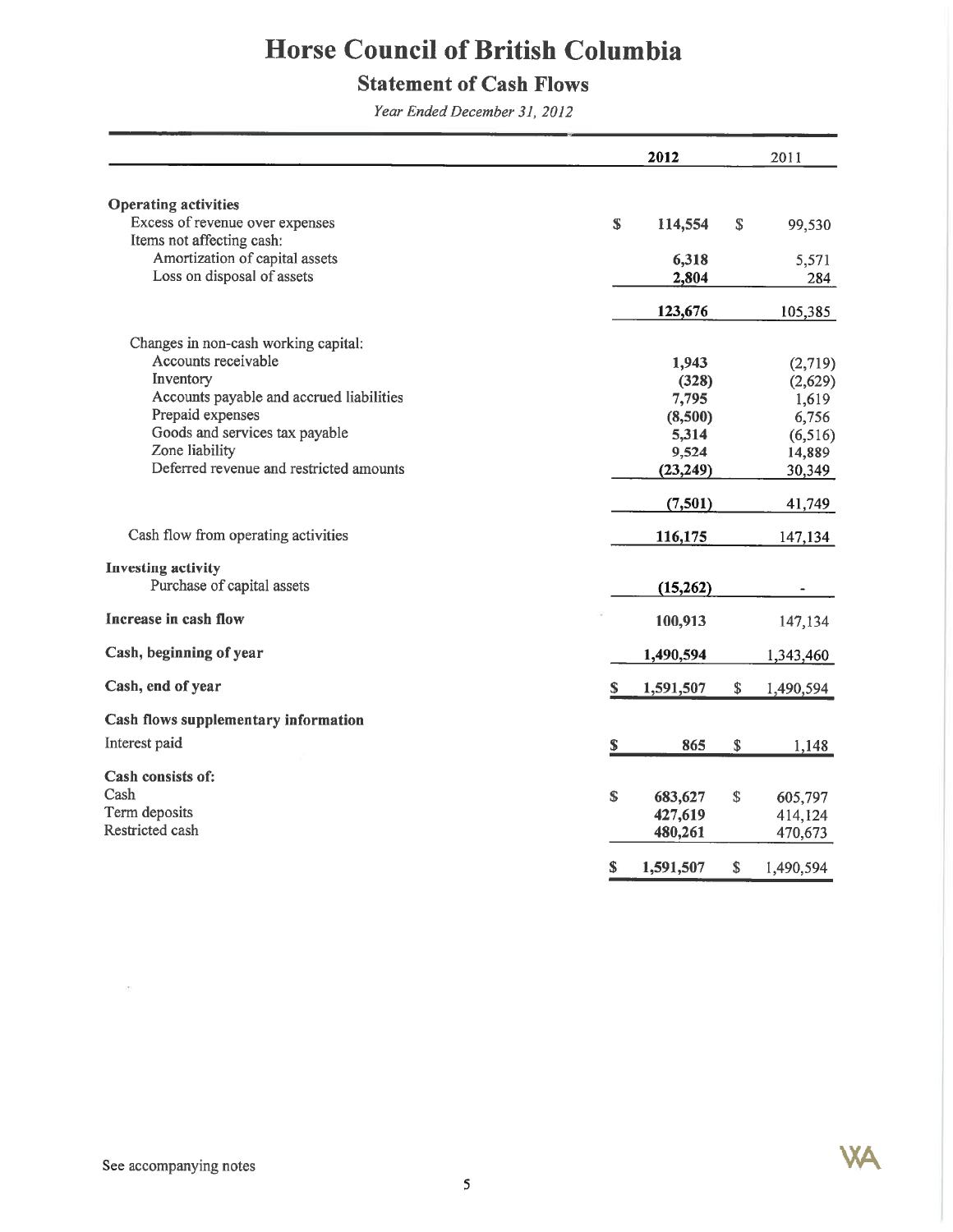## **Notes to Financial Statements**

Year Ended December 31, 2012

#### First time adoption of accounting standards for not for profit organizations 1.

During the year the Society adopted accounting standards for not for profit organizations. These financial statements are the first prepared in accordance with these standards. There have been no restatements to prior year's financial results as a result of applying these new standards.

#### $2.$ **Description of operations**

The Society provides programs and financial support to various equestrian groups and societies in the province of British Columbia. The Society is incorporated under the Society Act of British Columbia. The Society is exempt from income taxes under paragraph 149(1) of the Income Tax Act, Canada.

#### $3<sub>1</sub>$ Summary of significant accounting policies

#### Changes in accounting policies - Canadian accounting standards for not-for-profit organizations

With regard to the Society's transition from former Canadian generally accepted accounting principles (GAAP) to Canadian accounting standards for not-for-profit organizations (ASNPO), there were certain elections available that would exempt some retrospective application of the new standards. Since the Society did not have any restatements necessary after applying the new standards, it consequently, did not make any of the elections allowed.  $\mathbf{z}$  , and  $\mathbf{z}$ 

#### Basis of presentation

The Society records its revenue and expenses on a functional basis. Accordingly, expenses are allocated to various reporting categories based on logical functional relationships. Because of this allocation, the Society has prepared an additional schedule (Schedule 2) that reallocates the expenses by major expense category rather than function.

#### Revenue recognition

The Society follows the deferral method of accounting for contributions. Restricted contributions are recognized as revenue of the year in which the related expenses are incurred. Unrestricted contributions are recognized as revenue when received or when receivable, if the amount to be received can be reasonably estimated and collection is reasonably assured.

Contributions from gaming are recorded as unrestricted, due to the use of the funds being primarily for ongoing program delivery expenses, rather than any specific imposed future expenditure.

#### Inventory

Inventory is valued at the lower of cost and net realizable value.

#### Capital assets

Capital assets are stated at cost less accumulated amortization. Capital assets are amortized over their estimated useful lives at the following rates and methods:

| <b>30%</b> | declining balance method |
|------------|--------------------------|
| 25%        | straight-line method     |
| <b>20%</b> | declining balance method |
|            |                          |

(continues)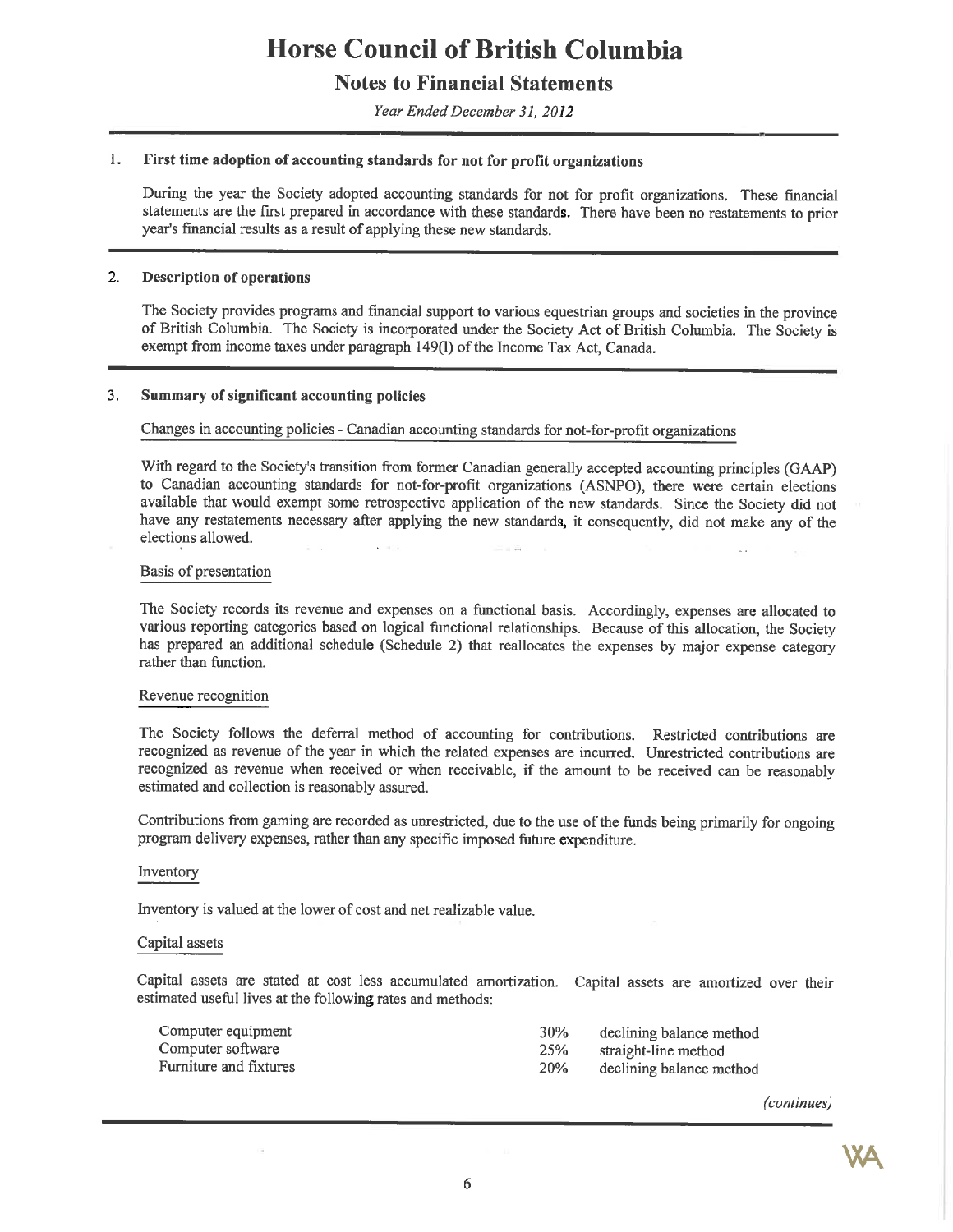## **Notes to Financial Statements**

Year Ended December 31, 2012

#### 3. Summary of significant accounting policies (continued)

#### Internally restricted funds

The Society created the Future Contingency Reserve in a prior year. This reserve is internally restricted and is made up of funds set aside for a future building (\$425,000) (Note 15) and other contingencies (\$14,708).

### Measurement uncertainty

The preparation of financial statements in conformity with Canadian generally accepted accounting principles requires management to make estimates and assumptions that affect the reported amount of assets and liabilities, disclosure of contingent assets and liabilities at the date of the financial statements and the reported amounts of revenues and expenses during the period. Such estimates include providing for amortization of capital assets, estimating the deferred portion of revenue received and estimating the unexpended portion of restricted revenue. Actual results could differ from these estimates.

#### 4. Cash

As of December 31, 2012, cash includes no externally restricted funds, \$ 85 of gaming funds and internally restricted funds of \$439,708 for future contingencies and \$40,468 for zone liabilities (December 31, 2011 nil, \$21, \$439,708 and \$30,944 respectively).

#### 5. **Term deposit**

|    |                                                                                   |    | 2012         |    | 2011         |
|----|-----------------------------------------------------------------------------------|----|--------------|----|--------------|
|    | Guaranteed investment certificate, interest at 1.15%, maturing<br>October 7, 2015 | S  | 427,619      | \$ | 414,124      |
| 6. | <b>Accounts receivable</b>                                                        |    |              |    |              |
|    |                                                                                   |    | 2012         |    | 2011         |
|    | Accounts receivable<br><b>Accued Interest</b>                                     | \$ | 810<br>1,145 | S  | 764<br>3,134 |
|    |                                                                                   | S  | 1,955        | \$ | 3,898        |

#### 7. Prepaid expenses

Prepaid expenses includes a deposit of \$ 10,000 on a contract for purchase of a building that the Society currently is located in. The Society has an agreement for purchase subject to the approval of its membership. The subject removal and completion dates are April 10, 2013 and April 24, 2013 respectively.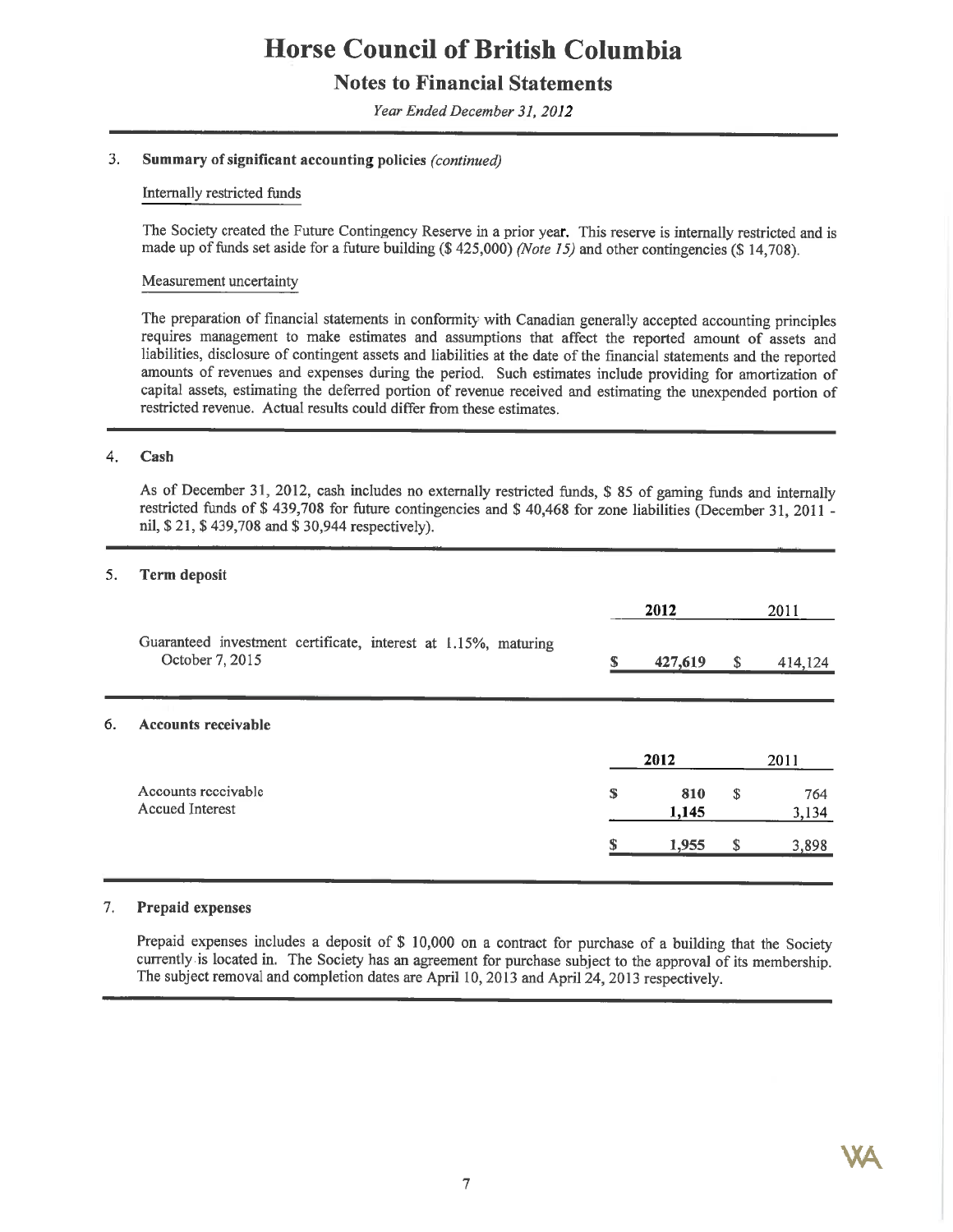## **Notes to Financial Statements**

Year Ended December 31, 2012

#### 8. Capital assets

|                                                                   | Cost                             |   | Accumulated<br>amortization |      | 2012<br>Net book<br>value         |      | 2011<br>Net book<br>value        |
|-------------------------------------------------------------------|----------------------------------|---|-----------------------------|------|-----------------------------------|------|----------------------------------|
| Computer equipment<br>Computer software<br>Furniture and fixtures | \$<br>19,465<br>11,188<br>20,983 | S | 7,749<br>11,188<br>15,797   | - \$ | 11,716<br>$\blacksquare$<br>5,186 | - \$ | 3,595<br>$\blacksquare$<br>7,168 |
|                                                                   | \$<br>51,636                     |   | 34,734                      | - \$ | 16,902                            | -S   | 10,763                           |

#### 9. Accounts payable and accrued liabilities

|                                                                                                      |   | 2012                                |    | 2011                                |
|------------------------------------------------------------------------------------------------------|---|-------------------------------------|----|-------------------------------------|
| Trade accounts payable<br>Media partners liability<br>Payroll and employee benefits<br>Equine Canada | S | 43,454<br>4.069<br>35,072<br>26,752 | \$ | 52,062<br>2,432<br>20,578<br>26,481 |
|                                                                                                      |   | 109,347                             | S  | 101,553                             |

### 10. Zone liability

Zone liability is an accumulation of funds that is used for zone functions or programs, at the discretion of the zone executive. Funds not spent by year end are carried forward.

### 11. Deferred revenue and restricted amounts

|                                                                                                                       | 2012 |                                      |   | 2011                                 |  |  |
|-----------------------------------------------------------------------------------------------------------------------|------|--------------------------------------|---|--------------------------------------|--|--|
| <b>BC</b> Trail Funds<br><b>Block funding</b><br>Equine Canada fees refundable to members<br>Unearned membership fees | S    | 4,758<br>40,959<br>14,434<br>288,467 | S | 8,164<br>41,459<br>51,529<br>270,715 |  |  |
|                                                                                                                       |      | 348,618                              | S | 371,867                              |  |  |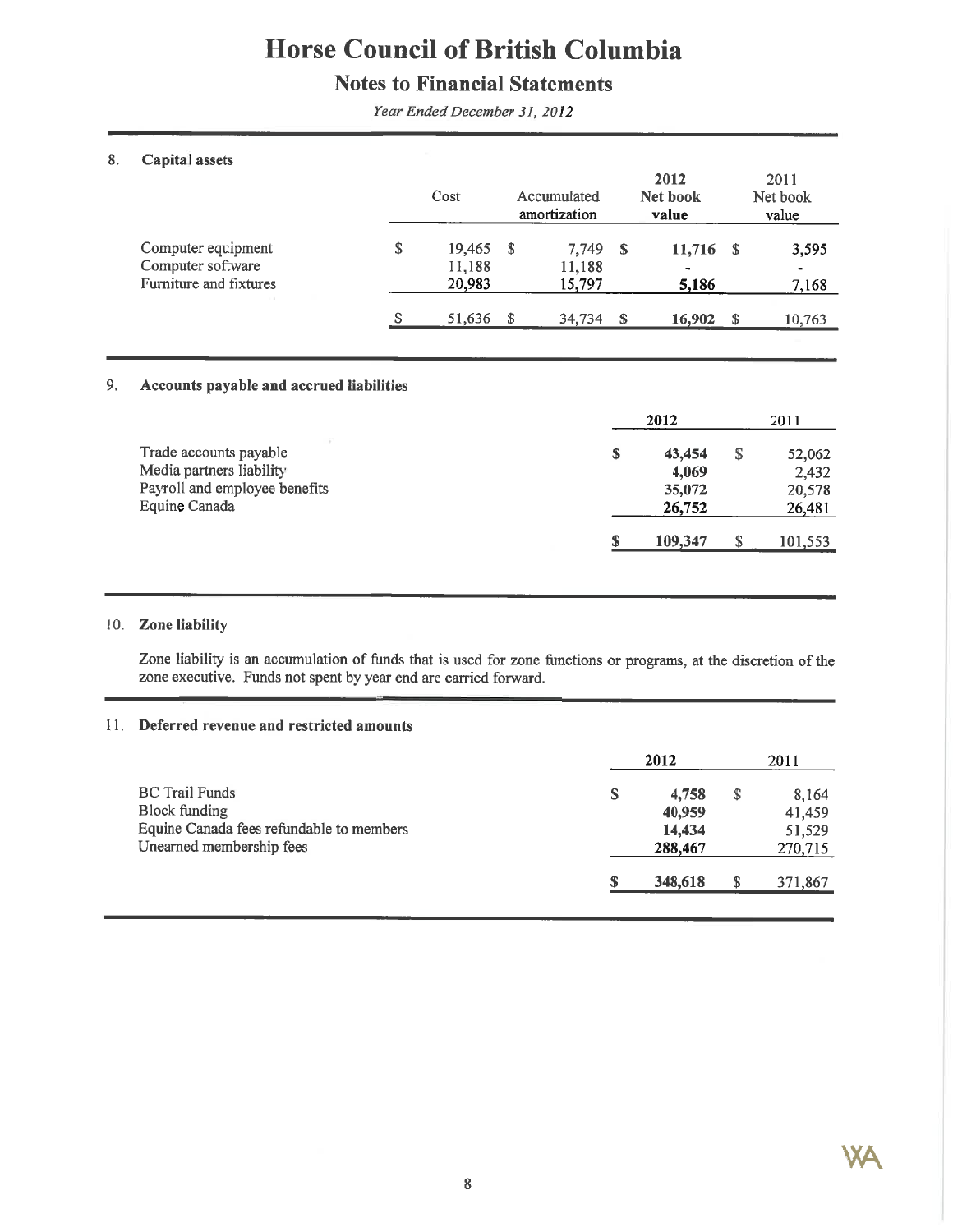## **Notes to Financial Statements**

Year Ended December 31, 2012

### 12. Commitments

The Society, as of December 31, 2012 was only committed to one lease. It's premises lease expired in 2011 and it has been renting for \$ 4,200 monthly as it proceeds with an anticipated purchase. The only lease that exists at year end is a photocopier lease that extends to 2016. The Society has also contracted an outside firm to provide a database service. This contract also terminated in a prior year and has been extended on a month to month basis.

The Society is committed to annual lease payments as follows:

|        | . .        |  |
|--------|------------|--|
| 6,440  | \$<br>2013 |  |
| 6,440  | 2014       |  |
| 6,440  | 2015       |  |
| 3,220  | 2016       |  |
|        |            |  |
| 22,540 |            |  |
|        |            |  |

#### 13. Related party transactions

The Society has a relationship with and a number of transactions annually with Equine Canada, which is the federal governing body for equestrian sport. In addition, some of the Society's directors are also directors of Equine Canada.

The Society made expenditures of \$300 (22,384 - 2011) to and had revenue of nil (nil - 2011) from Equine Canada. In addition, the Society sets aside a levy of 10% of membership fees received. In 2012, this levy totalled \$ 87,206. As at December 31, 2012, there was \$ 26,752 (\$ 26,481 - 2011) owing to Equine Canada. Transactions are recorded at the exchange amount which approximates fair market value.

The Society has a contract with a firm to provide a database service. The firm's owner is the son of a board member. During the year, the Society paid the firm \$ 29,317 (\$ 30,470 - 2011) for database and technical services. As at December 31, 2012, there was \$49 (\$37 - 2011) owing to this company. Transactions are recorded at the exchange amount which approximates fair market value.

In addition, there are five (four - 2011) directors of the Society that subcontract their coaching services to the Society. During the year, the Society paid the directors \$ 6,093 (\$ 11,273 - 2011). Transactions are recorded at the exchange amount which approximates fair market value.

#### 14. Financial instruments

The Society is exposed to liquidity risk through its financial instruments. Financial instruments are contracts between parties that create a financial asset for one entity and a financial liability or equity instrument for the other. Common financial assets are cash and the right to receive cash (e.g. accounts receivable) and a common financial liability is the contractual obligation to deliver cash (e.g. accounts payable or debt).

Liquidity risk is the risk that an entity will encounter difficulty in meeting obligations associated with financial liabilities. Similar to most not for profit organizations, the Society is exposed to this risk mainly in respect of its receipt of funds from its customers and other related sources and its obligations regarding accounts payable and other liabilities.

### 15. Contingent liability

The Society has made a deposit on a contract of purchase and sale for the land and building where they are currently located. The purchase price agreed upon is \$ 1,300,000. The agreement is subject only to the Society getting approval from its membership before April 10, 2013. The purchase is anticipated to be financed partly by the Society's own cash reserves and the remainder by financing.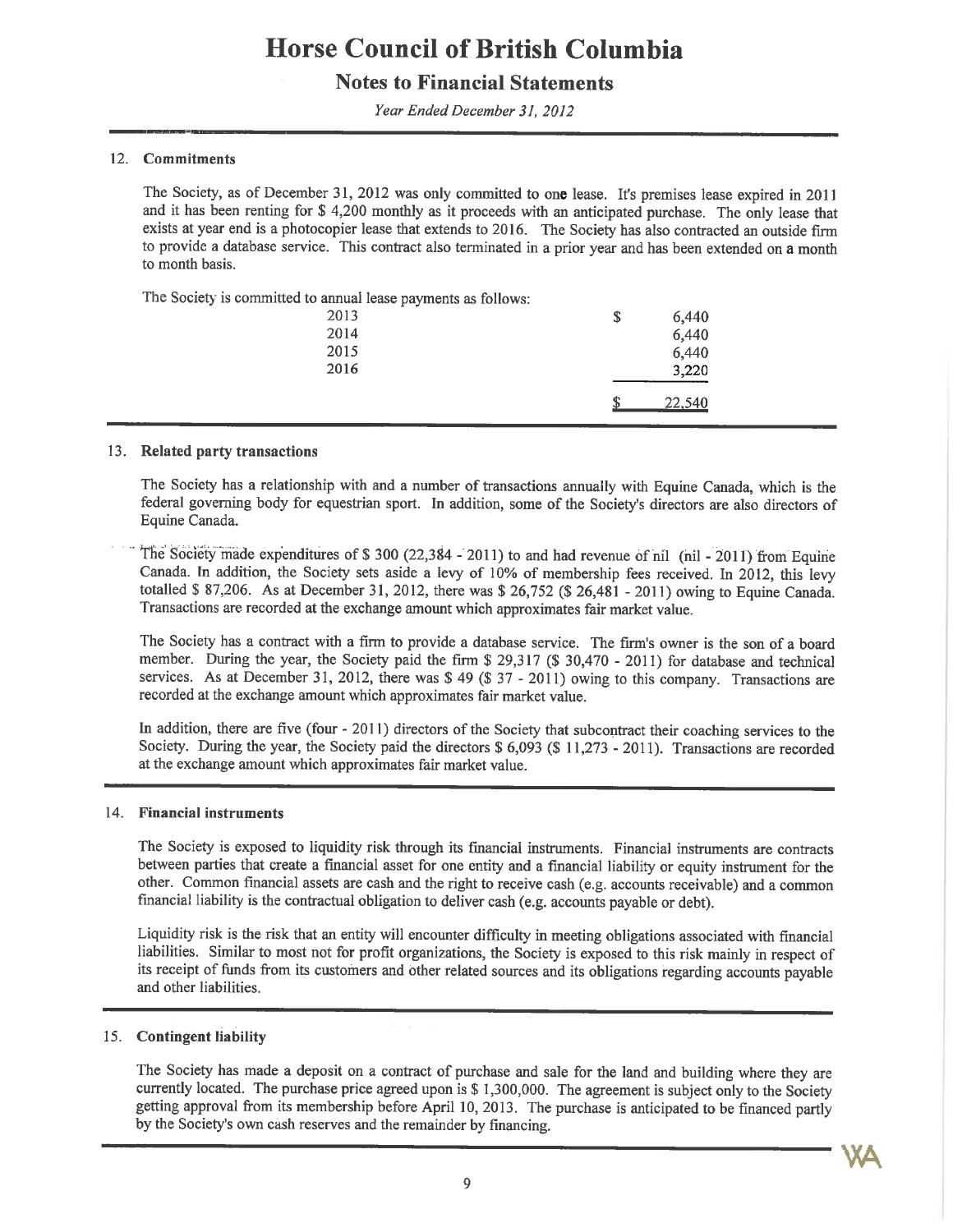## **Notes to Financial Statements**

Year Ended December 31, 2012

### 16. Comparative figures

company of the

 $\frac{1}{2} \frac{1}{2} \frac{1}{2} \frac{1}{2} \frac{1}{2} \frac{1}{2}$ 

 $\sim 10^{-11}$ 

er nom

 $\sim$  100  $\pm$ 

 $\sim$ 

Some of the comparative figures have been reclassified to conform to the current year's presentation.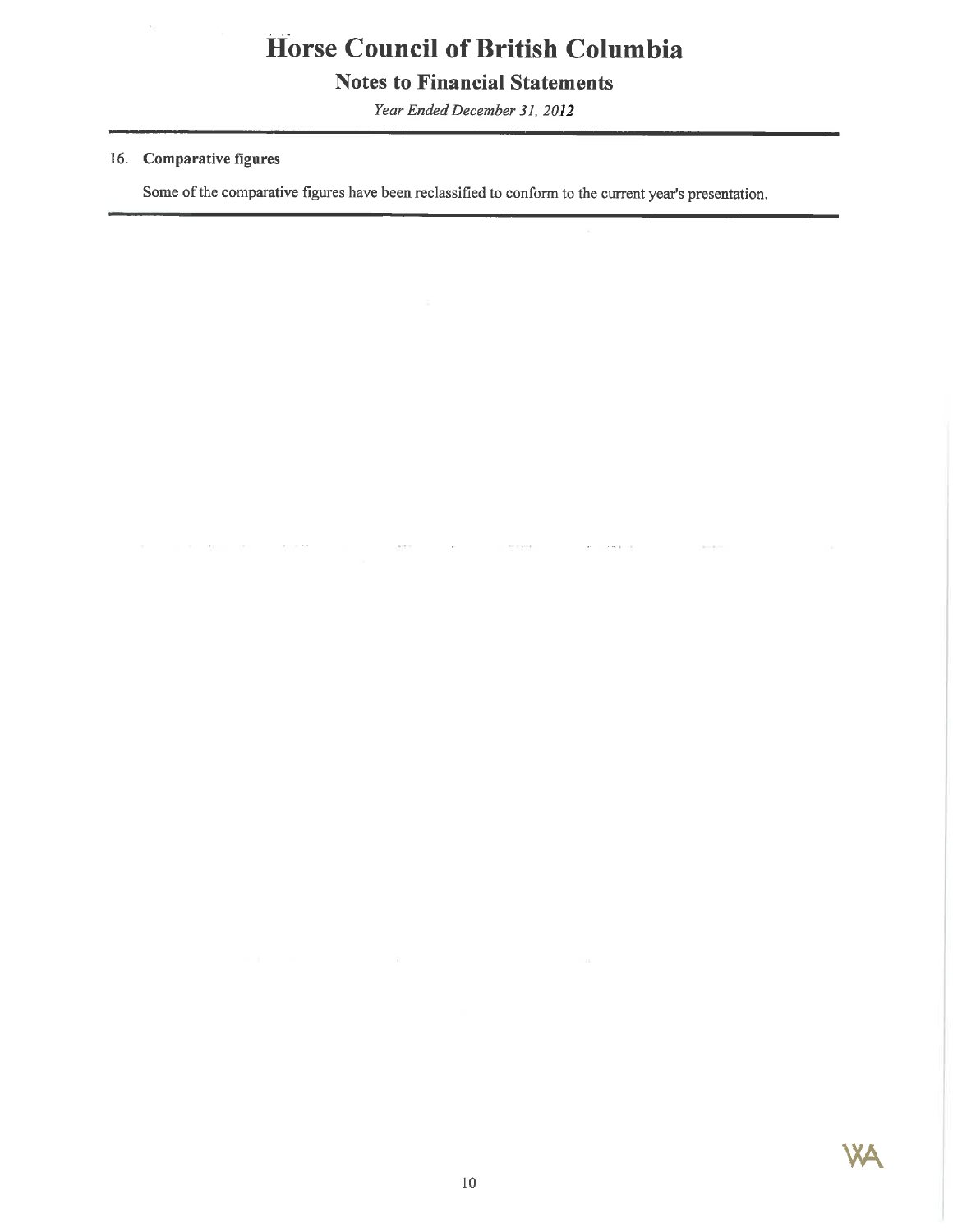## **Schedule of General Revenue and Expenses**

(Schedule 1)

Year Ended December 31, 2012

|                                          |              | 2012      | 2011            |
|------------------------------------------|--------------|-----------|-----------------|
| <b>Revenue</b>                           |              |           |                 |
| Administration fees                      | S            | 1,211     | \$<br>50        |
| <b>Block funding</b>                     |              | 164,336   | 160,645         |
| Cost recover                             |              |           | 27              |
| Donations and sponsorships               |              | 13,307    | 6,250           |
| Gaming grant                             |              | 60,012    | ٠               |
| Equine Canada levy                       |              | 87,206    |                 |
| Interest                                 |              | 12,511    | 11,975          |
| Investment Agriculture grant             |              | 250       | 8,864           |
| <b>MBNA</b> revenue                      |              | 1,675     | 4,884           |
| Memberships                              |              | 884,479   | 849,168         |
| Members optional insurance               |              | 78,480    | 65,415          |
| Miscellaneous                            |              | 220       | -               |
| National Sport Trust                     |              |           | 5,816           |
| Other provincial grants                  |              |           | 4,765           |
| Project revenue                          |              | 21,202    | 30,060          |
|                                          | S            | 1,324,889 | \$<br>1,147,919 |
| <b>Expenses</b>                          |              |           |                 |
| Accounting and legal fees                | $\mathbb{S}$ |           | \$              |
| Advertising and marketing                |              | 9,747     | 11,650<br>3,025 |
| Athletes support                         |              | 9,000     |                 |
| Core grant                               |              |           | 15,184          |
| Courier and postage                      |              | 43,674    | 10,809          |
| Equine Canada Affiliation and Governance |              | 31,725    | 41,873          |
|                                          |              | 16,721    | 35,788          |
| Equine Canada levy                       |              | 87,206    |                 |
| Gifts, awards and prizes                 |              | 4,429     | 1,964           |
| Group club support                       |              | 8,448     | 13,253          |
| Insurance                                |              | 2,695     | 2,394           |
| Interest and bank charges                |              | 865       | 1,148           |
| Lease                                    |              | 24,691    | 24,801          |
| Members insurance                        |              | 160,913   | 155,700         |
| Members optional insurance               |              | 43,483    | 51,010          |
| Miscellaneous                            |              | 450       | 115             |
| National Sport Trust                     |              |           | 5,816           |
| Office rent                              |              | 50,400    | 50,200          |
| Office services                          |              | 25,284    | 24,151          |
| Payment processing                       |              | 32,546    | 30,121          |
| Printing                                 |              | 6,732     | 14,557          |
| Scholarships                             |              | 5,000     |                 |
| Subscriptions                            |              |           | 256             |
| Supplies and materials                   |              | 12,717    | 13,954          |
| Telephone and internet                   |              | 11,727    | 12,014          |
| Zone support                             |              | 21,223    | 20,553          |
|                                          | S            | 609,676   | \$<br>540,336   |